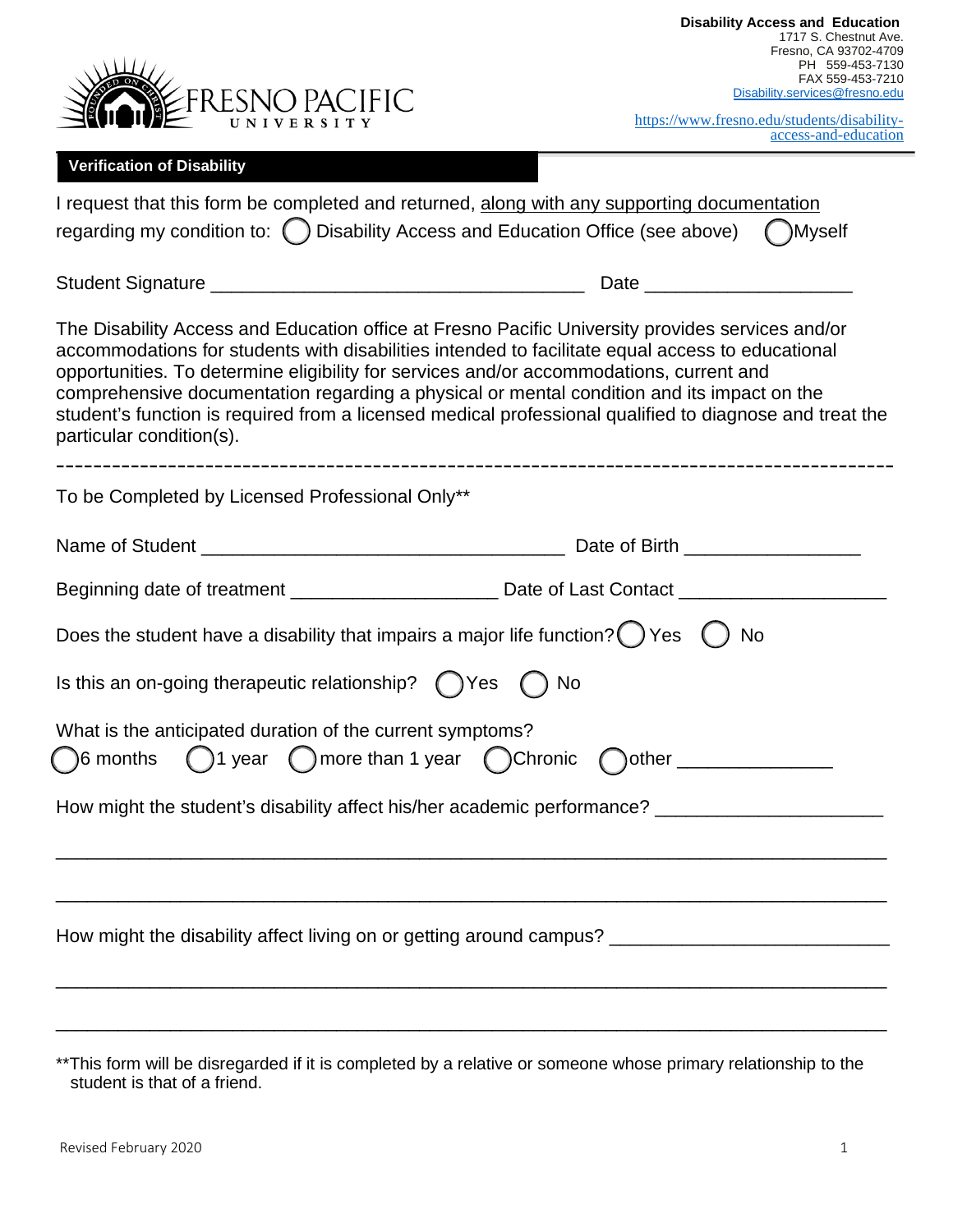## Major Life Activities

Below is a checklist of major life activities that could be affected by the student's condition. Please check all that apply.

| <b>Major Life Activity</b>         | <b>No</b><br><b>Effect</b>                  | <b>Mild</b><br><b>Effect</b> | <b>Moderate</b><br><b>Effect</b> | <b>Substantial</b><br><b>Effect</b> |
|------------------------------------|---------------------------------------------|------------------------------|----------------------------------|-------------------------------------|
| Caring for one's self              |                                             |                              |                                  |                                     |
| Eating                             |                                             |                              |                                  |                                     |
| Sleeping                           |                                             |                              |                                  |                                     |
| Hearing                            |                                             |                              |                                  |                                     |
| <b>Breathing</b>                   |                                             |                              |                                  |                                     |
| Listening                          |                                             |                              |                                  |                                     |
| Speaking                           |                                             |                              |                                  |                                     |
| Seeing                             |                                             |                              |                                  |                                     |
| Reading                            |                                             |                              |                                  |                                     |
| Standing                           |                                             |                              |                                  |                                     |
| <b>Sitting</b>                     |                                             |                              |                                  |                                     |
| Walking                            |                                             |                              |                                  |                                     |
| Learning                           |                                             |                              |                                  |                                     |
| Writing                            |                                             |                              |                                  |                                     |
| Concentrating                      |                                             |                              |                                  |                                     |
| Memorizing                         |                                             |                              |                                  |                                     |
| Performing manual tasks            |                                             |                              |                                  |                                     |
| Interacting with others            |                                             |                              |                                  |                                     |
| Managing internal<br>distractions  |                                             |                              |                                  |                                     |
| Managing external<br>distractions  |                                             |                              |                                  |                                     |
| <b>Managing stress</b>             |                                             |                              |                                  |                                     |
| Organizing                         |                                             |                              |                                  |                                     |
| Making and keeping<br>appointments | $\left(\begin{array}{c} \end{array}\right)$ |                              |                                  |                                     |
| Regular and timely<br>attendance   |                                             |                              |                                  |                                     |
| Maintaining deadlines              |                                             |                              |                                  |                                     |